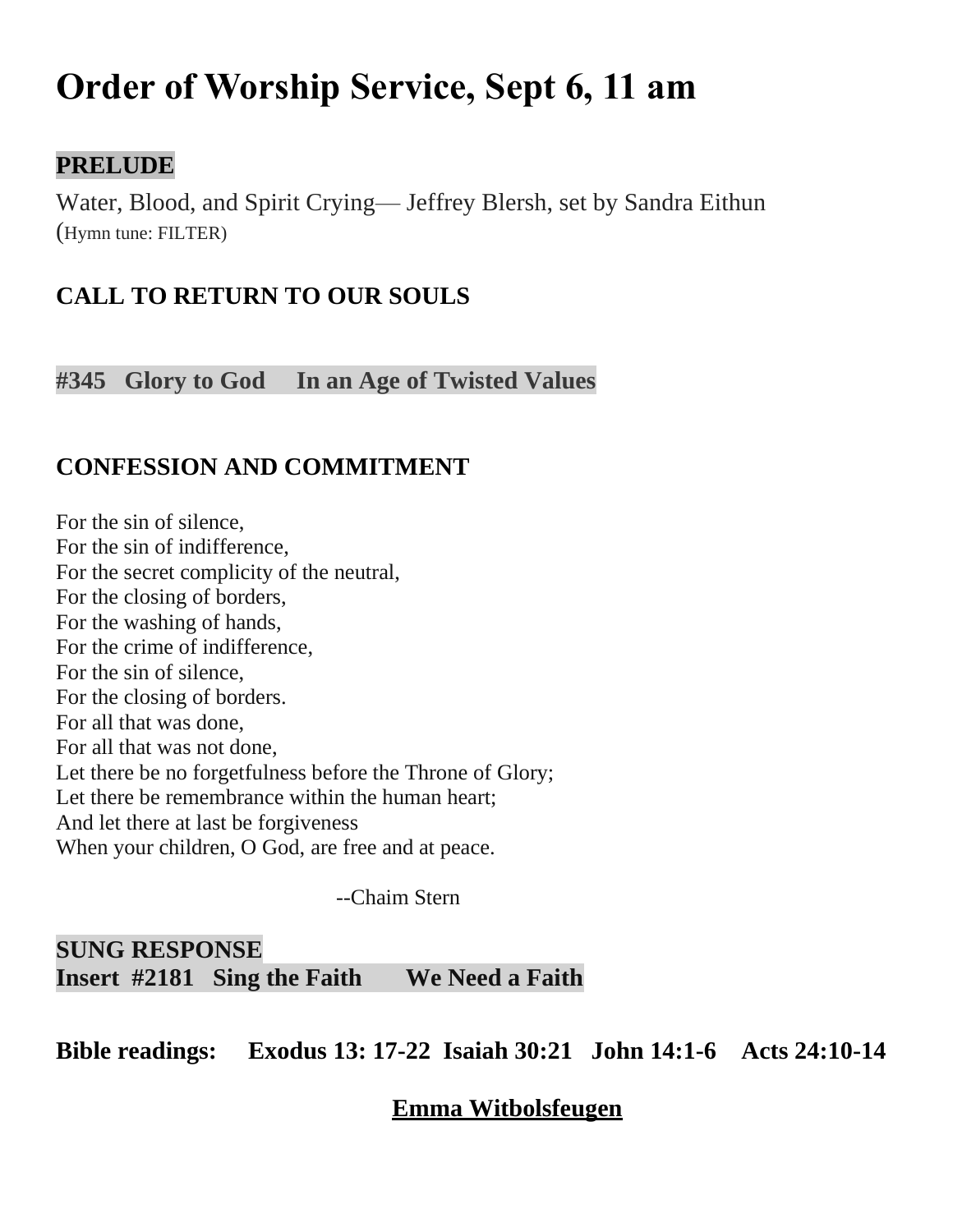# **Sung Response to Bible Readings: #300 Glory to God We Are One in the Spirit**

# **Message** *Question: "Is This the Way?"—Answer: "What Way***?"**

#### **Anthem Carol of the Exodus —English, arr. Richard Shephard**

*Moses sing unto Christ thy King, who hath won the victory. And hath laid low mighty Pharaoh underneath the deep Red Sea.*

*Refrain.*

*Then merry, merry, merry, merry, merry let us be, As bird upon the berry of the May or cherry tree, While as we stand, with harp in hand, on the banks of the Red, Red Sea.*

*God perforce overthrew the horse, rider, car, and axle tree. They sank as lead and their men lie dead, dead as stone, so mote it be!*

*His right hand, and his wonderwand, did divide, at his decree, The surging wave, and thereby did save us and ours from slavery.*

*Thou didst blow, and entomb our foe at the bottom of the sea: And if dry shod we went o'er by God, be ascribed the praise to thee!*

## **WELCOME**

**Intercessory Prayer <u>SCOTT</u>—-with comments by people on FB DEANNA** will read these in spaces of silence)…conclude with the Lord's Prayer and then Sung Response

**Insert 2132 Sing the Faith Come, Ye Disconsolate** 

#### **Solo offertory**

**Sometimes a Light Surprises Text, William Cowper; music, Craig Courtney Josh Stark, bass**